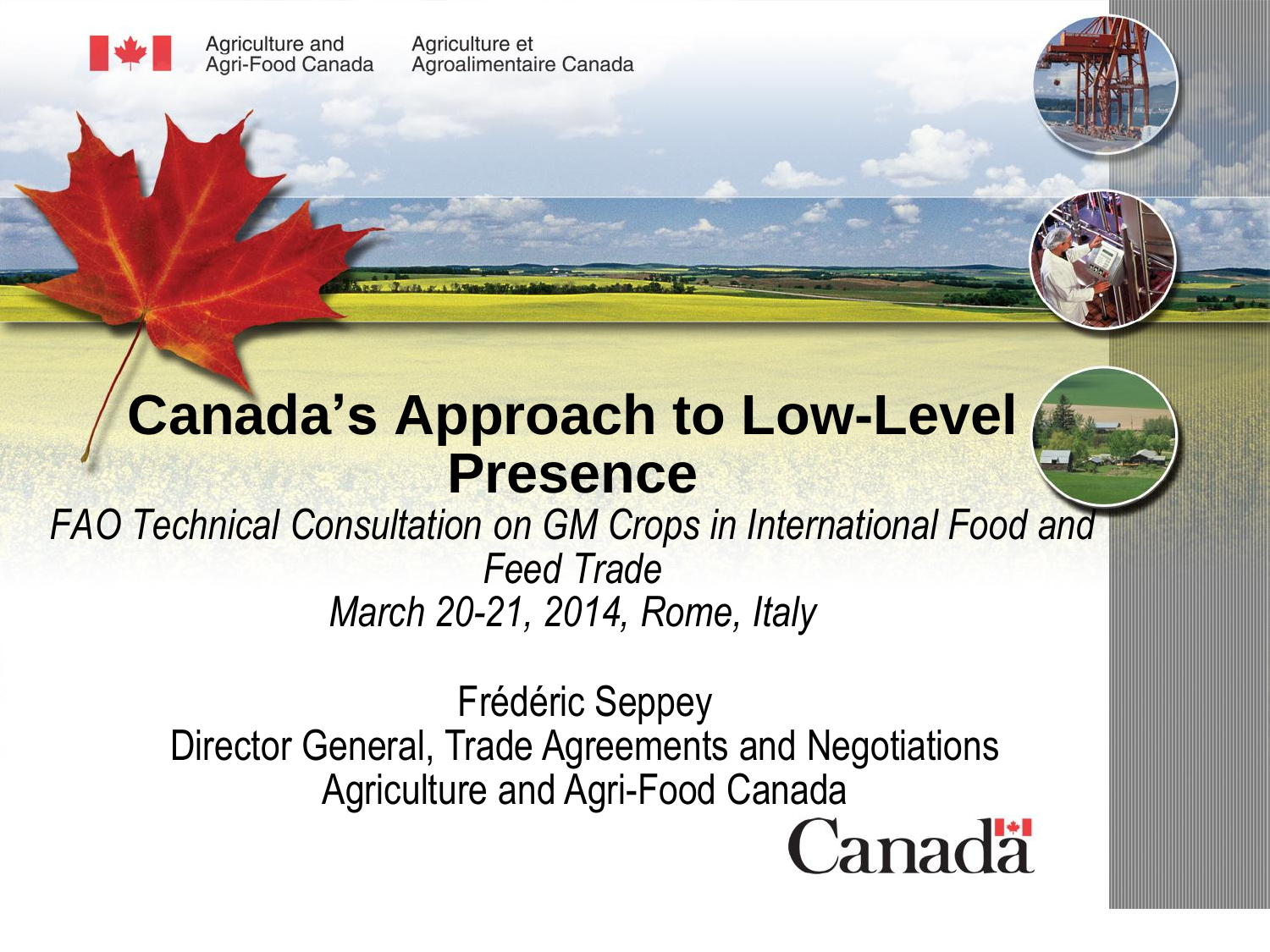Canada's Approach to Agricultural Biotechnology

Three key principles:

•Science-based safety assessment role for Government

•Industry leadership in commercialization decisions

•Producer choice in selecting technologies that offer most benefits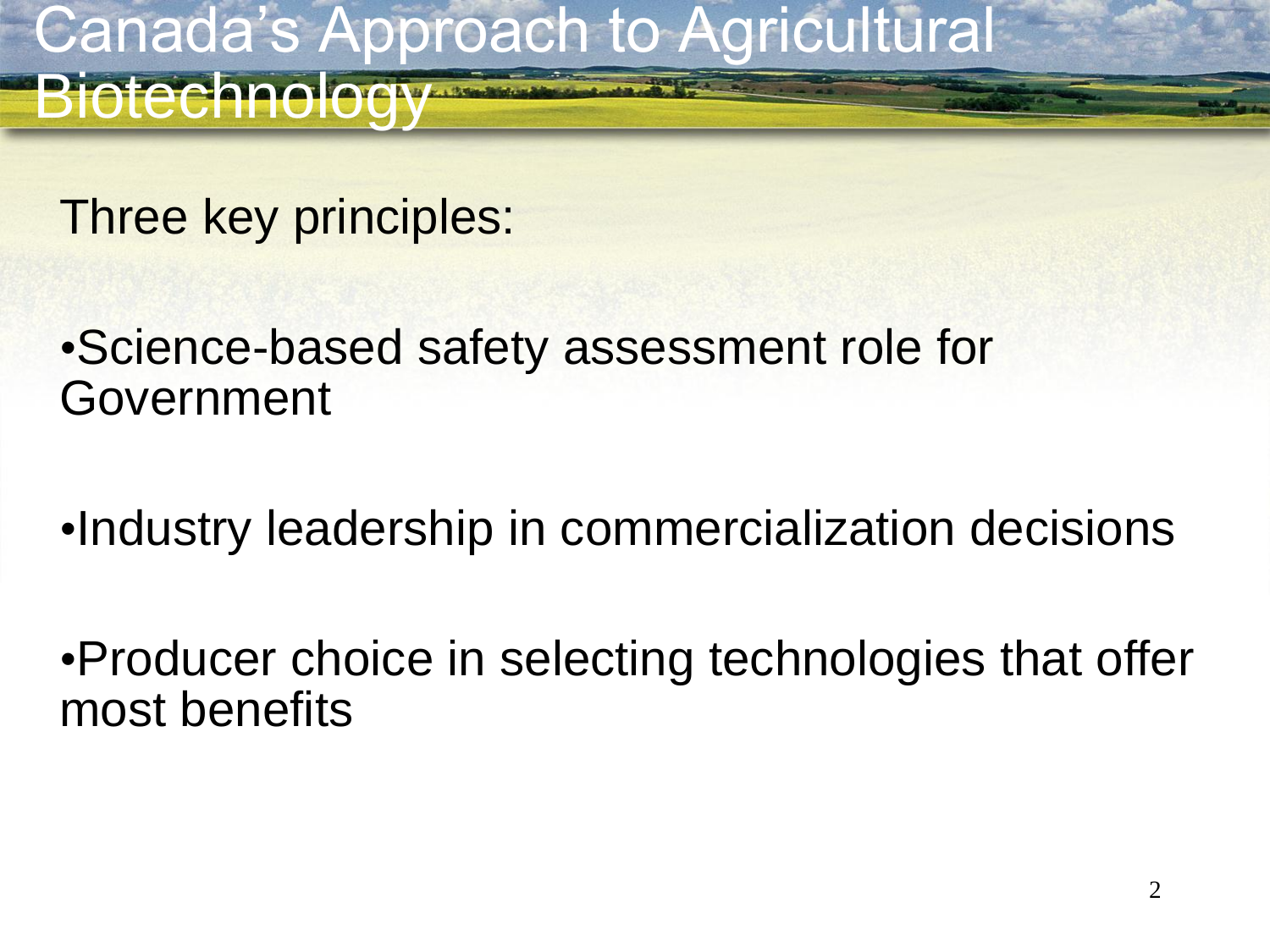## Importance of Science-Based Decision **Making**

- Innovation necessary component to increase agricultural production - essential to alleviate world food security concerns
- Canada promotes use of measures based on scientific evidence to ensure predictability and transparency in trade
- Science-based measures focused on safety critical to supporting innovation
- Avoidance of technical barriers to trade, particularly those based on socio-economic considerations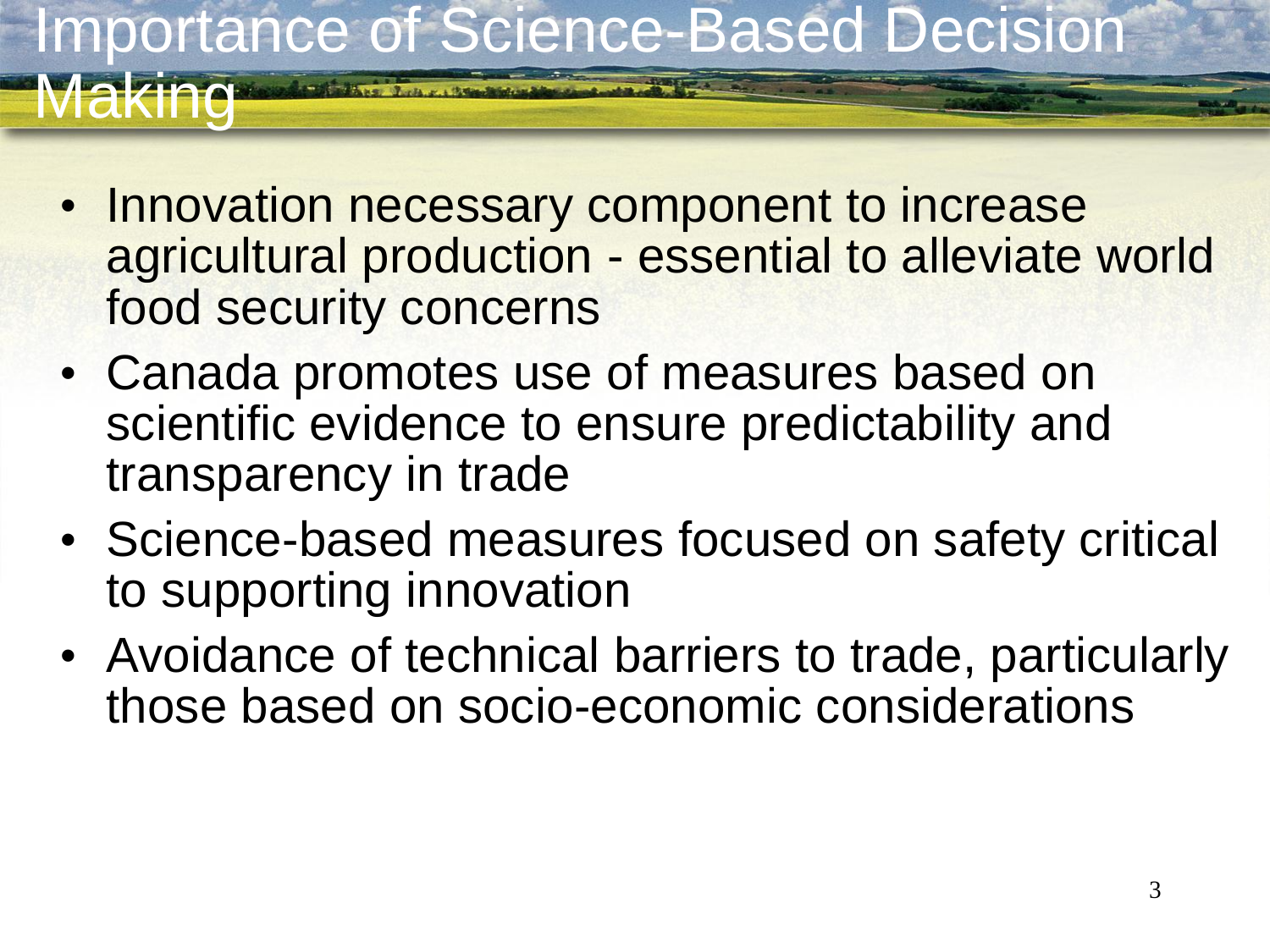#### Adventitious Presence vs Low Level Presence

#### **Adventitious Presence**

- •research or "pre-commercial" GM crops
- •has not been approved anywhere, no food safety assessment completed.

#### **Low Level Presence**

- •Authorized for food use in at least one country
- •Codex-consistent food safety assessment completed

#### **Risk Management**

- •AP and LLP are different
	- For AP, case-by case approach to assess risks
	- For LLP, food safety has been demonstrated; poses trade issues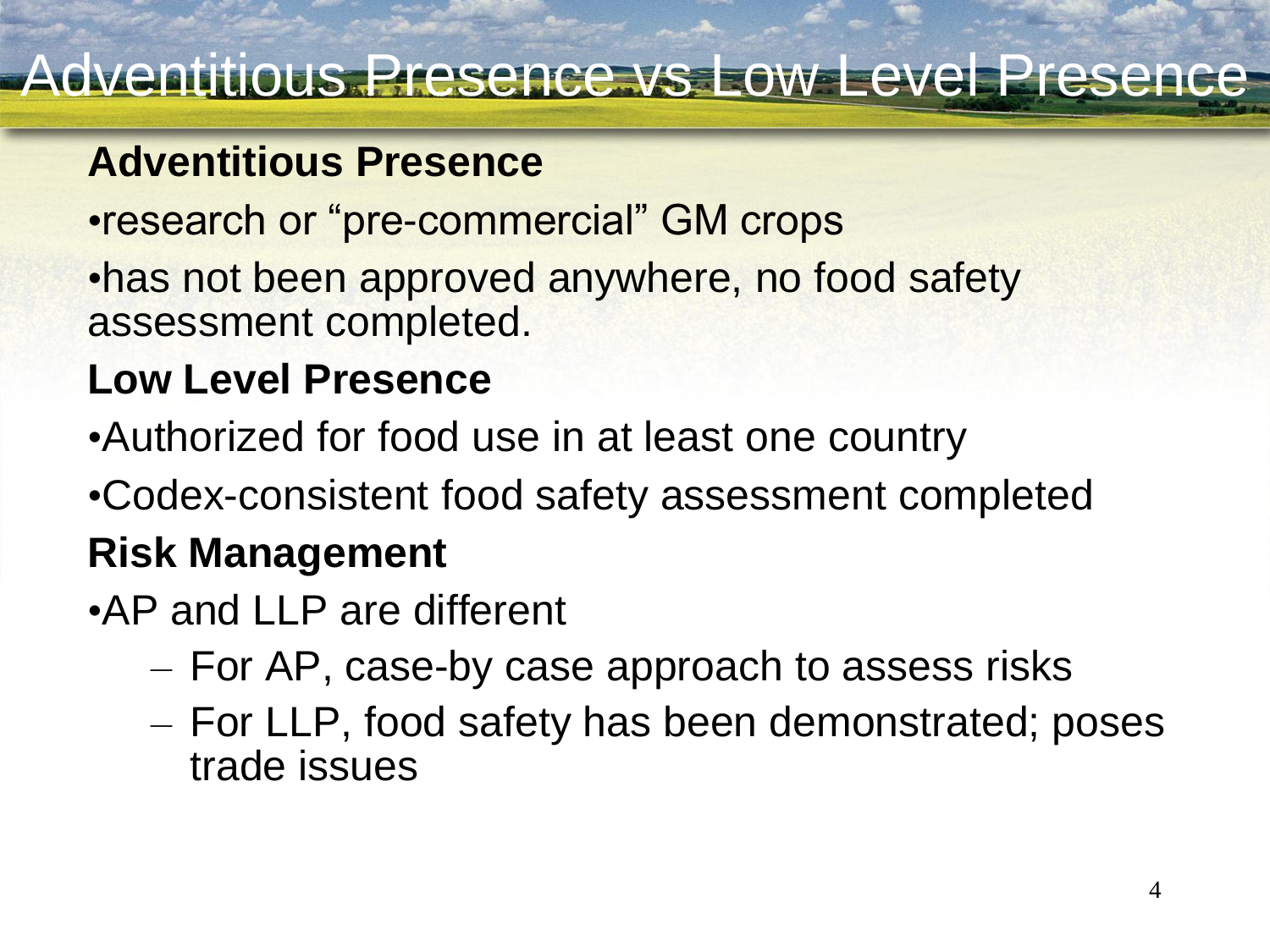Definition of LLP: unintended presence, at low levels, of GM crops in imported food/feed where the GM crop is authorized for food use in one or more countries but is not authorized in the country of import

Causes:

- Increased commercialization/trade in GM products globally
- Emergence of non-traditional GM crop developers
- More precise testing
- Isolated/asynchronous approvals of GM crops
- Lingering traces of discontinued varieties

**As a result:** Occurrences of LLP expected to increase in international grain trade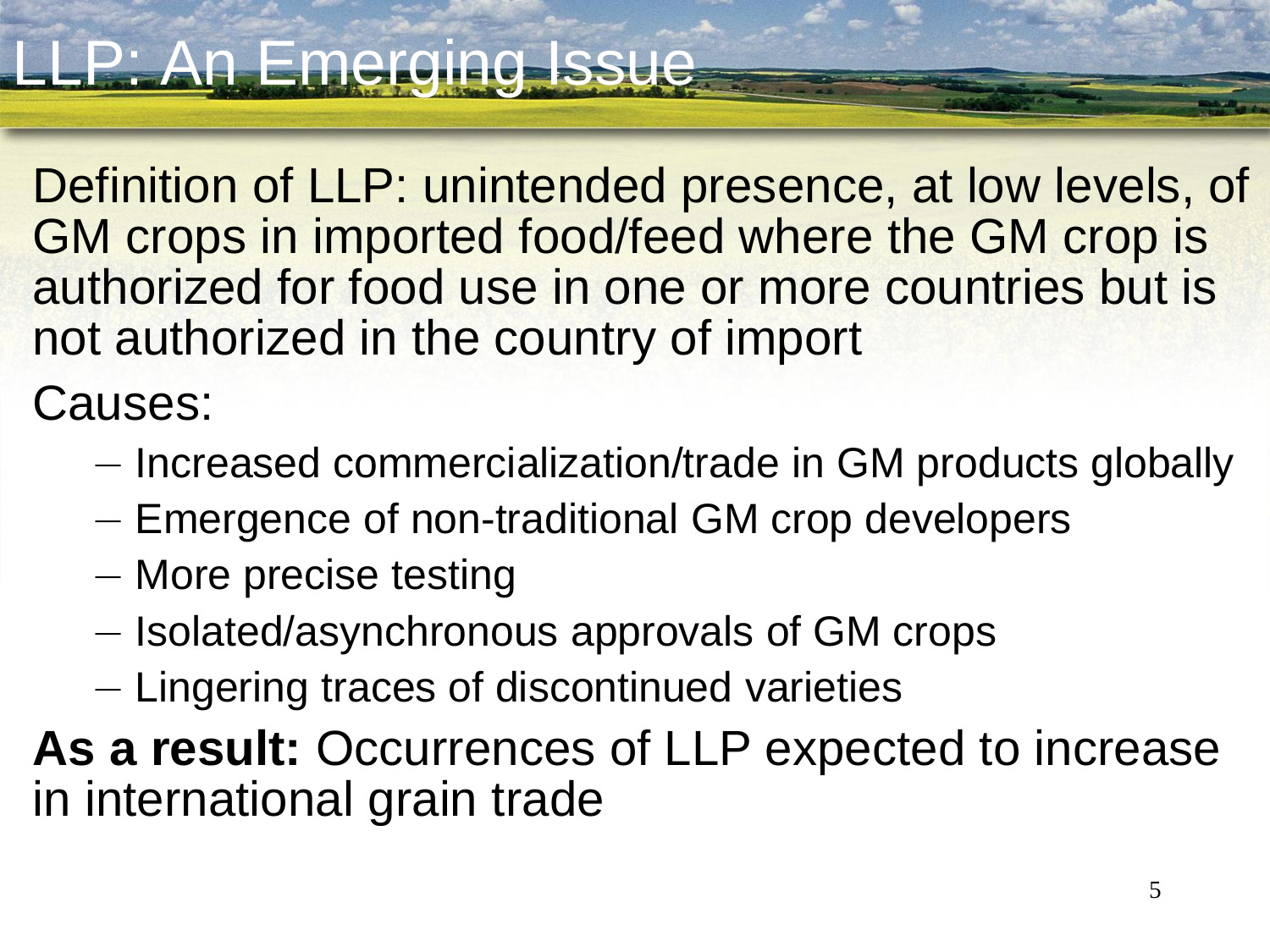## LP: Implications of Trade Disruption

- Affects both importers and exporters
- Can compromise stable food supply and ability to satisfy domestic demand
- Effects not limited to exports of GM crops – LLP can be detected in shipments of non-GM crops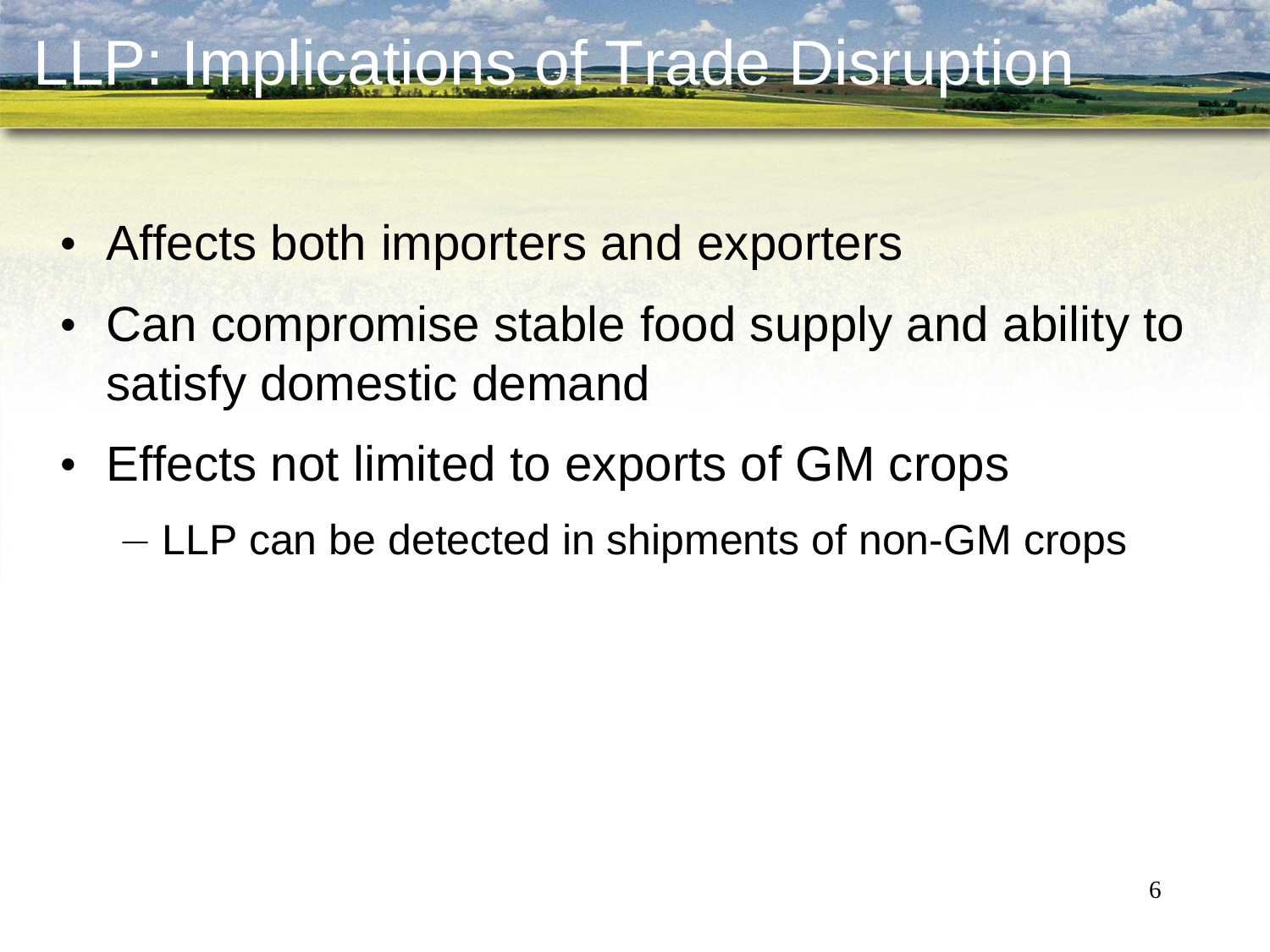- Synchronized approvals between exporting and importing countries
- Adoption of pragmatic/risk-based domestic approaches to address situations of LLP in imports
- International approaches to facilitate management of LLP by countries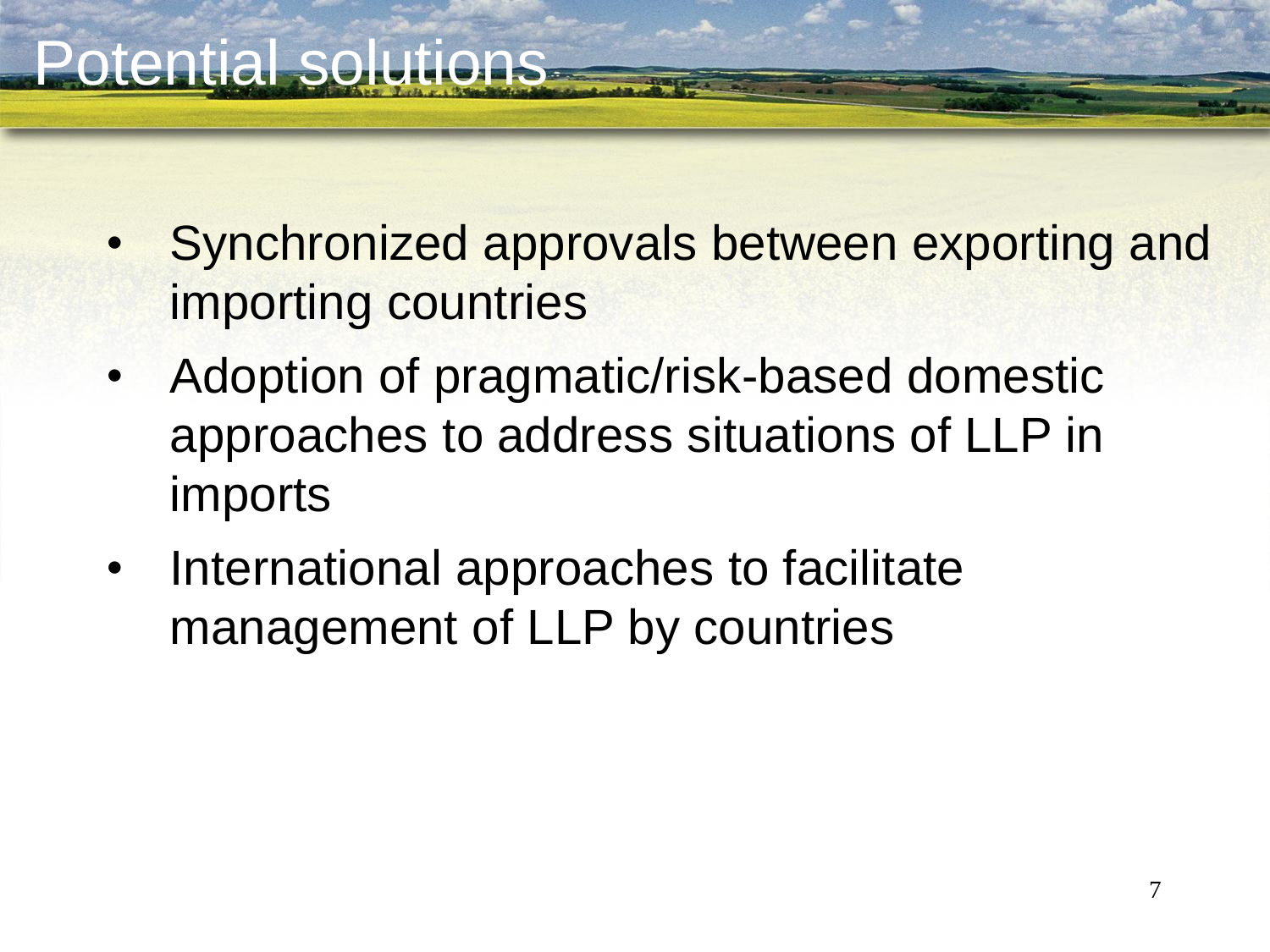### Current Canadian Approach to Unapproved **Producte** Tradition

- Case-by-case, risk-based approach
- Any presence of unapproved GM products is considered to be a "regulatory non-compliance"
- Return to compliance required:
	- Risk is evaluated, and
	- Most appropriate intervention to return to compliance is determined
- Compliance can be achieved over time by either:
	- Authorizing the GM product

or

- Removing the product from Canada
- Approach not sufficiently predictable for trade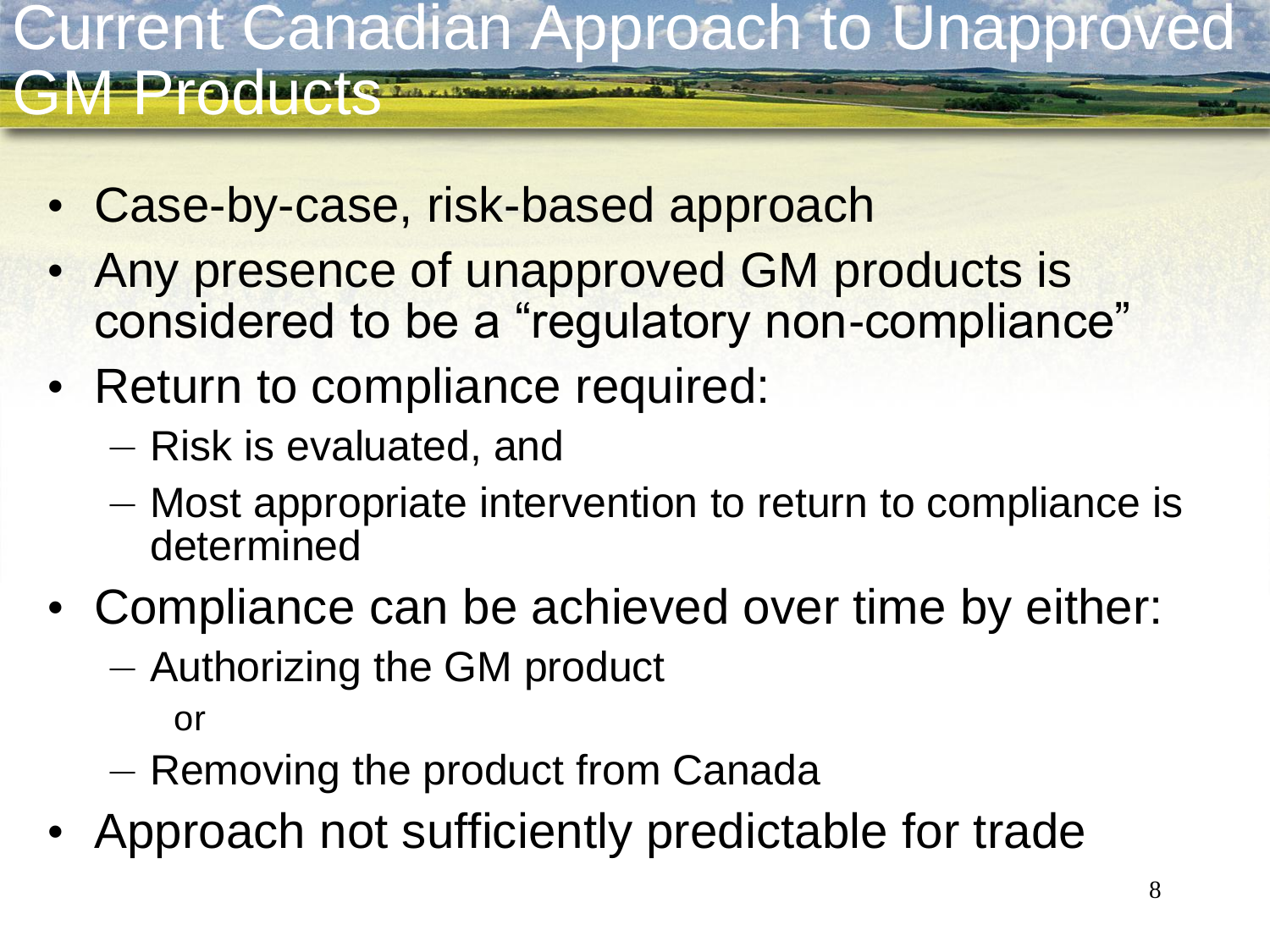## Review of Canada's LLP Policy

- Objectives:
	- Enhance predictability and transparency in management of LLP
	- Maintain existing rigorous food, feed and environmental safety regulatory frameworks
	- Minimize unnecessary barriers to trade and innovation
- Policy being developed to clarify conditions under which enforcement actions would or would not be taken on imported food and feed
- Work in progress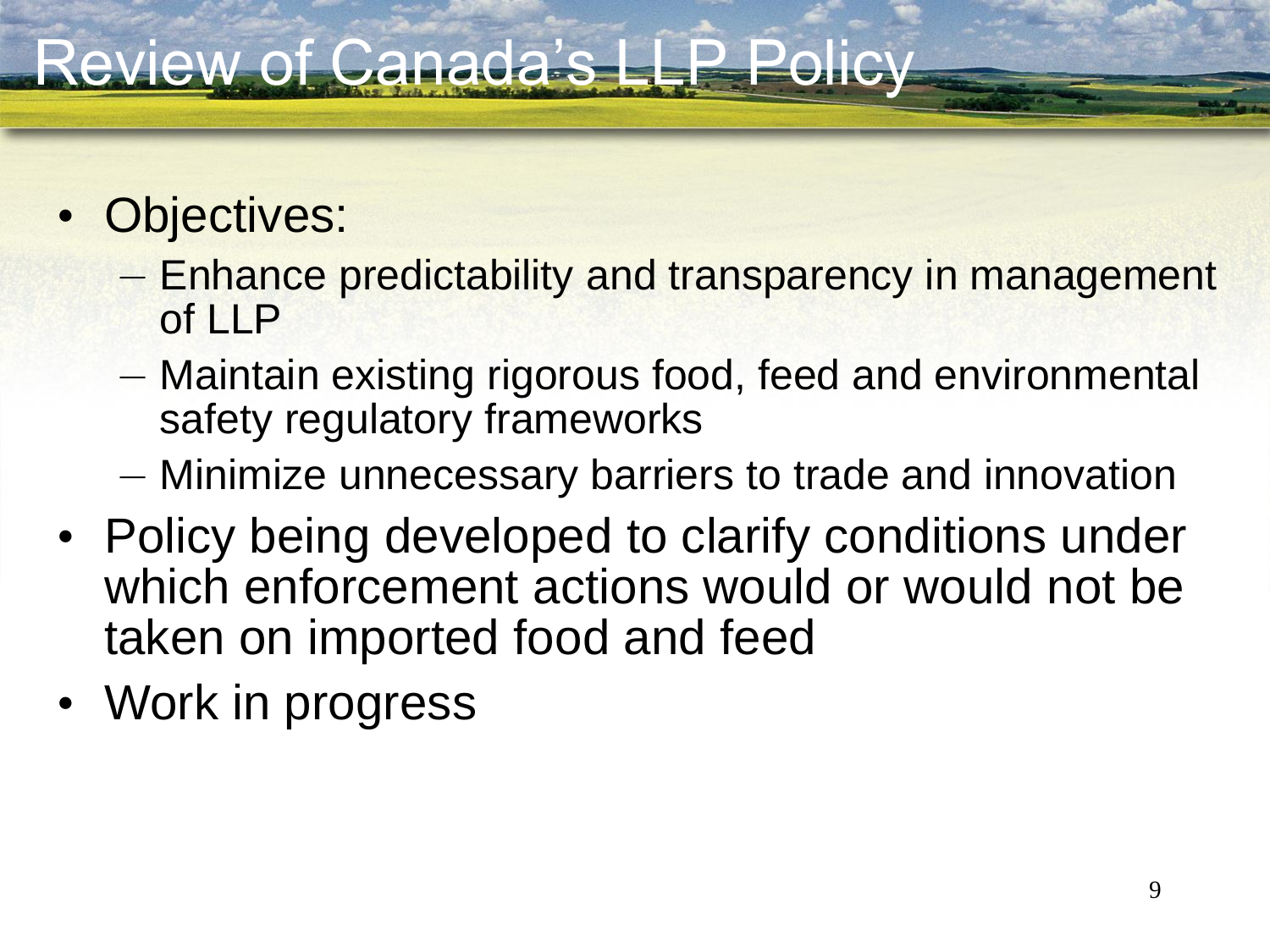## Relevant fora to discuss

- Given its mission, FAO has a key role to play in the issue of LLP
- Canada has helped to launch the Global LLP **Initiative** 
	- 15 signatory countries so far
	- Acknowledge the impact of LLP on trade
	- Agree to collaborate and consider global solutions
- Other international fora:
	- Asia Pacific Economic Cooperation (APEC)
	- Organisation for Economic Cooperation and Development (OECD)
	- Codex Alimentarius Commission
	- Interamerican Institute for Cooperation in Agriculture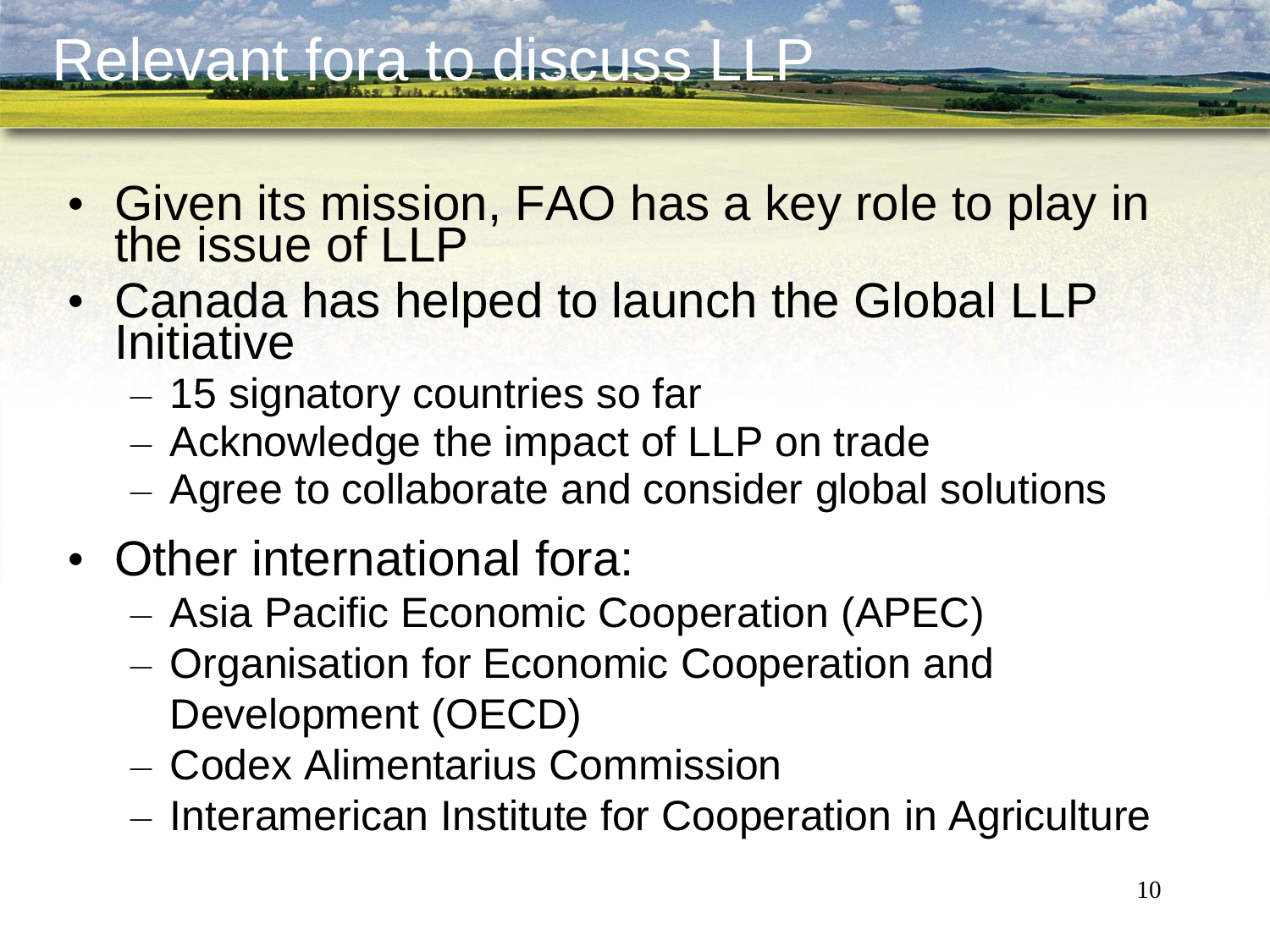## Path forward

- Discussing LLP is about addressing a practical trade issue, not about promoting the use of agricultural biotechnology
- Canada strongly supports further discussion to:
	- Identify and characterize the issues
	- Consider possible solutions